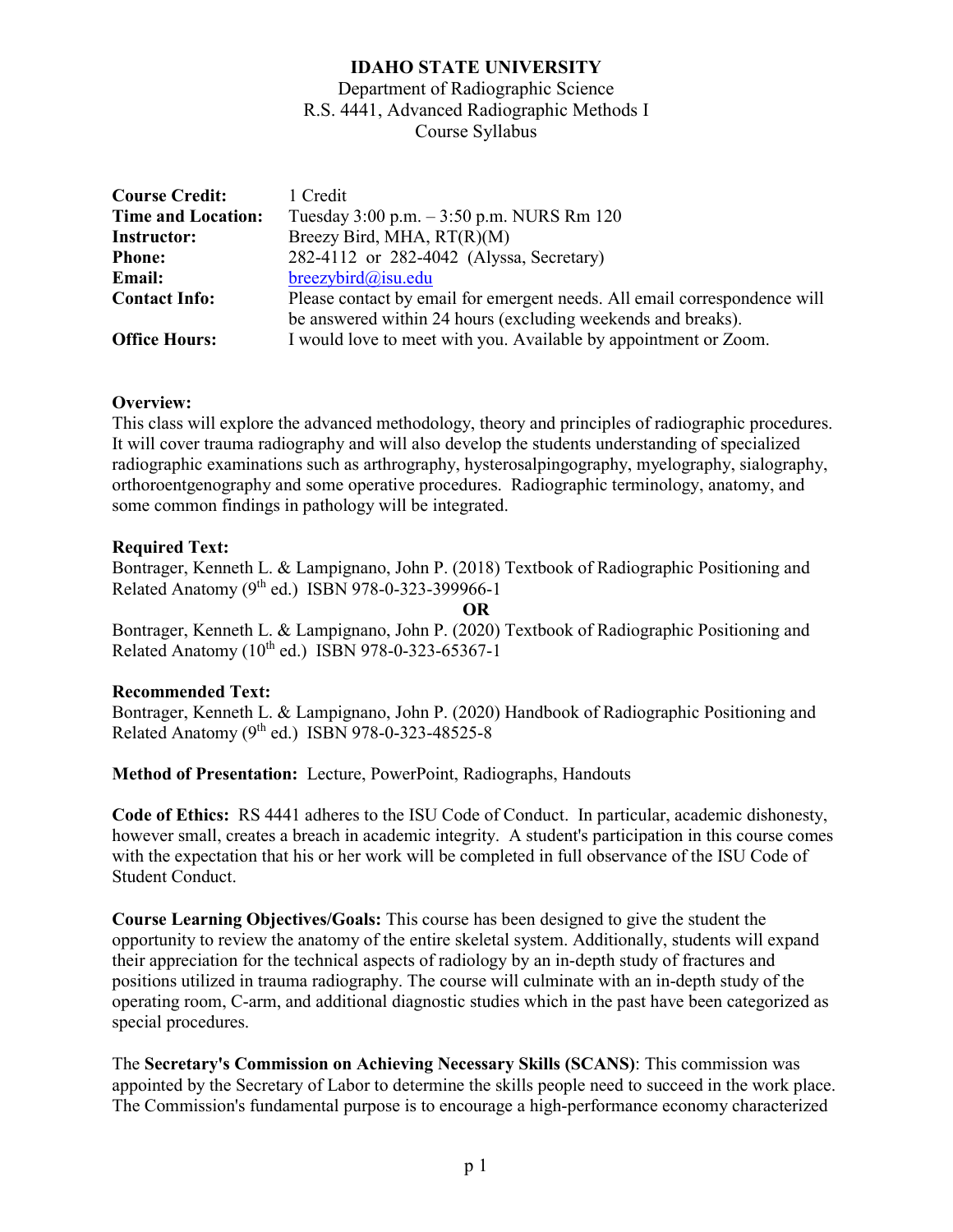by high-skill, high-wage employment. The Commission's research found that effective job performance is what business calls *workplace know-how*. This know-how has two elements: competencies and a foundation. The SCANS report identifies five competencies and a three-part foundation of skills and personal qualities that lie at the heart of job performance. While the Commission's work ended with the report, its recommendations must be implemented; as the report stated, "...defining competencies and a foundation is not enough. Schools must teach them. Students must learn them."

| Description of SCANS competencies are as follows: |                                                                             |  |
|---------------------------------------------------|-----------------------------------------------------------------------------|--|
| <b>A Three Part Foundation</b>                    |                                                                             |  |
| 1. Basic Skills                                   | reads, writes, performs arithmetic and mathematical operations, listens and |  |
|                                                   | speaks                                                                      |  |
| 2. Thinking Skills                                | thinks creatively, makes decisions, solves problems, visualizes, knows how  |  |
|                                                   | to learn, and reasons                                                       |  |
| 3. Personal Qualities                             | displays responsibility, self-esteem, sociability, self-management, and     |  |
|                                                   | integrity and honesty                                                       |  |
|                                                   | <b>The Five Competencies</b>                                                |  |
| 4. Resources                                      | identifies, organizes, plans and allocates resources                        |  |
| 5. Interpersonal                                  | works with others                                                           |  |
| 6. Information                                    | acquires and uses information                                               |  |
| 7. Systems                                        | understands complex interrelationships                                      |  |
| 8. Technology                                     | works with a variety of technologies                                        |  |

| http://www.academicinnovations.com/report.html |
|------------------------------------------------|
|------------------------------------------------|

Each of these foundations and competencies are listed after the objective that meet the competency or skill set described above.

### **Course Learning Outcomes:**

**Chapter 18** Trauma, Mobile, and Surgical Radiography

| Upon completion of this chapter the student will be able to:                              |       |  |
|-------------------------------------------------------------------------------------------|-------|--|
| On drawings and radiographs, identify specific skeletal anatomy of the entire skeleton.   |       |  |
| Identify <i>anatomy and positioning</i> routines for ALL upper and lower extremity exams, |       |  |
| chest, bony thorax, abdomen, skull, and facial bones, with emphasis placed on special     |       |  |
| <i>imaging positions</i> for these exams.                                                 |       |  |
| Describe the types of mobile x-ray systems available for bedside and emergency            |       |  |
| radiography.                                                                              |       |  |
| Develop an understanding of a mobile C-arm digital fluoroscopy system and define the      | 1,2,6 |  |
| following terms: magnification mode, roadmapping, scout fluoro, process fluoro, boost     |       |  |
| digital spot.                                                                             |       |  |
| List the exposure levels and patterns when the C-arm is placed in the PA, AP, and         | 1,2,6 |  |
| horizontal positions and determine the orientation that yields the greatest dose and the  |       |  |
| least dose to the operators.                                                              |       |  |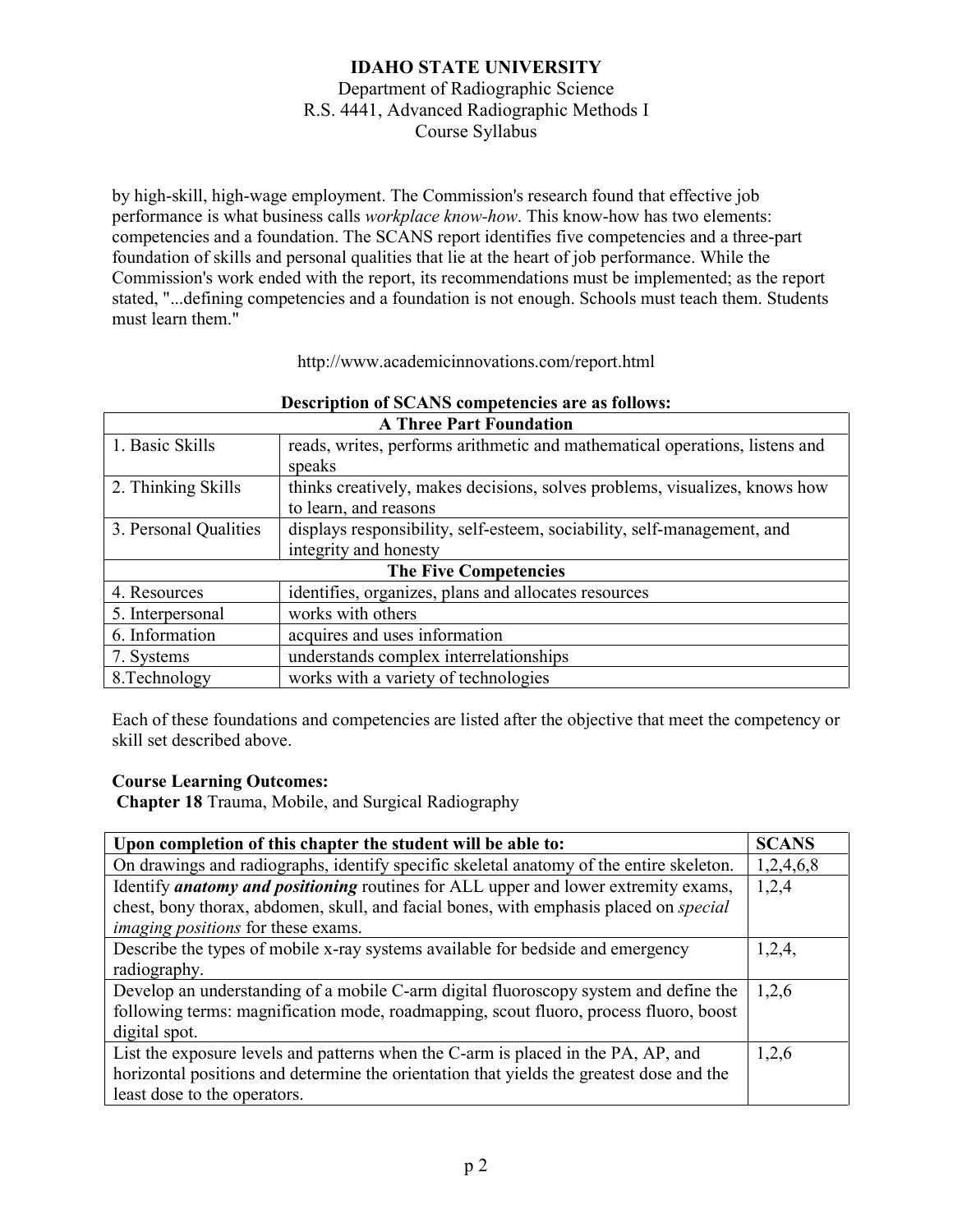# **IDAHO STATE UNIVERSITY**

# Department of Radiographic Science

# R.S. 4441, Advanced Radiographic Methods I

Course Syllabus

| Evaluate and describe the 3 positioning principles for trauma and mobile radiography.       |             |  |
|---------------------------------------------------------------------------------------------|-------------|--|
| Describe common trauma and fracture terminology including but not limited to                |             |  |
| dislocations, sprain, fractures, and types of fractures, specific named fractures, and      |             |  |
| post reduction radiographs                                                                  |             |  |
| Memorize the Salter Harris classification of fractures.                                     |             |  |
| Identify the positions, CR relationship, angulation, and evaluation criteria for all of the |             |  |
| exams presented in this chapter.                                                            |             |  |
| Describe the essential attributes of a surgical technologist.                               | 1,2,6       |  |
| List the members of a surgical team.                                                        | 1,2         |  |
| Review the principles of surgical asepsis.                                                  | 1,2,4       |  |
| Describe the process of placing a sterile field around a C-arm.                             | 1,2,4,6     |  |
| Identify the process of passing an IR from a non-sterile environment to a sterile           | 1,2,5       |  |
| environment.                                                                                |             |  |
| Describe several methods that can be used in the OR to reduce exposure to the surgical      | 1,2,3,4,6,7 |  |
| team.                                                                                       |             |  |
| List several surgical procedures that are performed with the C-arm.                         |             |  |
| Review the following surgical radiographic procedures: Operative (immediate)                |             |  |
| cholangiogram, laparoscopic cholecystectomy, retrograde urography, and orthopedic           |             |  |
| procedures.                                                                                 |             |  |
| Explain the meaning of closed reduction, open reduction, internal fixation, external        |             |  |
| fixation, and intramedullary fixation.                                                      |             |  |
| Describe the imaging equipment used for the setup for a hip fracture.                       |             |  |
| Identify the differences radiographically between a total hip replacement and a hip         |             |  |
| pinning.                                                                                    |             |  |
| Describe the set up for an intramedullary nail or rodding procedure.                        |             |  |
| Describe the set up for a laminectomy procedure in the cervical, thoracic, and lumbar       |             |  |
| spine.                                                                                      |             |  |
| Determine the meaning of spinal stenosis and spinal fusion and explain the reason a         |             |  |
| interbody fusion cage might be used during a procedure in the OR.                           |             |  |
| Describe a microdiskectomy, vertebroplasty, kyphoplasty, and scoliosis corrective           |             |  |
| surgery.                                                                                    |             |  |
| Identify the different types of pacemakers.                                                 |             |  |

# **Chapter 22** Additional Diagnostic Procedures

| Upon completion of this chapter the student will be able to:                          | <b>SCANS</b> |
|---------------------------------------------------------------------------------------|--------------|
| On drawings and radiographs, identify specific anatomy of the biliary system,         | 1,2,4,6      |
| female reproductive system, spinal cord, salivary glands and ducts, and joints of the |              |
| shoulder and knee.                                                                    |              |
| Describe the following diagnostic procedures: Knee arthrography, shoulder             | 1,2,6        |
| arthrography, t-tube cholangiography, ERCP, hysterosalpingography, myelography,       |              |
| sialography, orthoroentgenography, conventional tomography.                           |              |
| Identify the purpose, pathologic indicators, contraindicators, patient preparation,   | 1,2,4,6,7,8  |
| major equipment, accessory equipment, needle placement and injection process,         |              |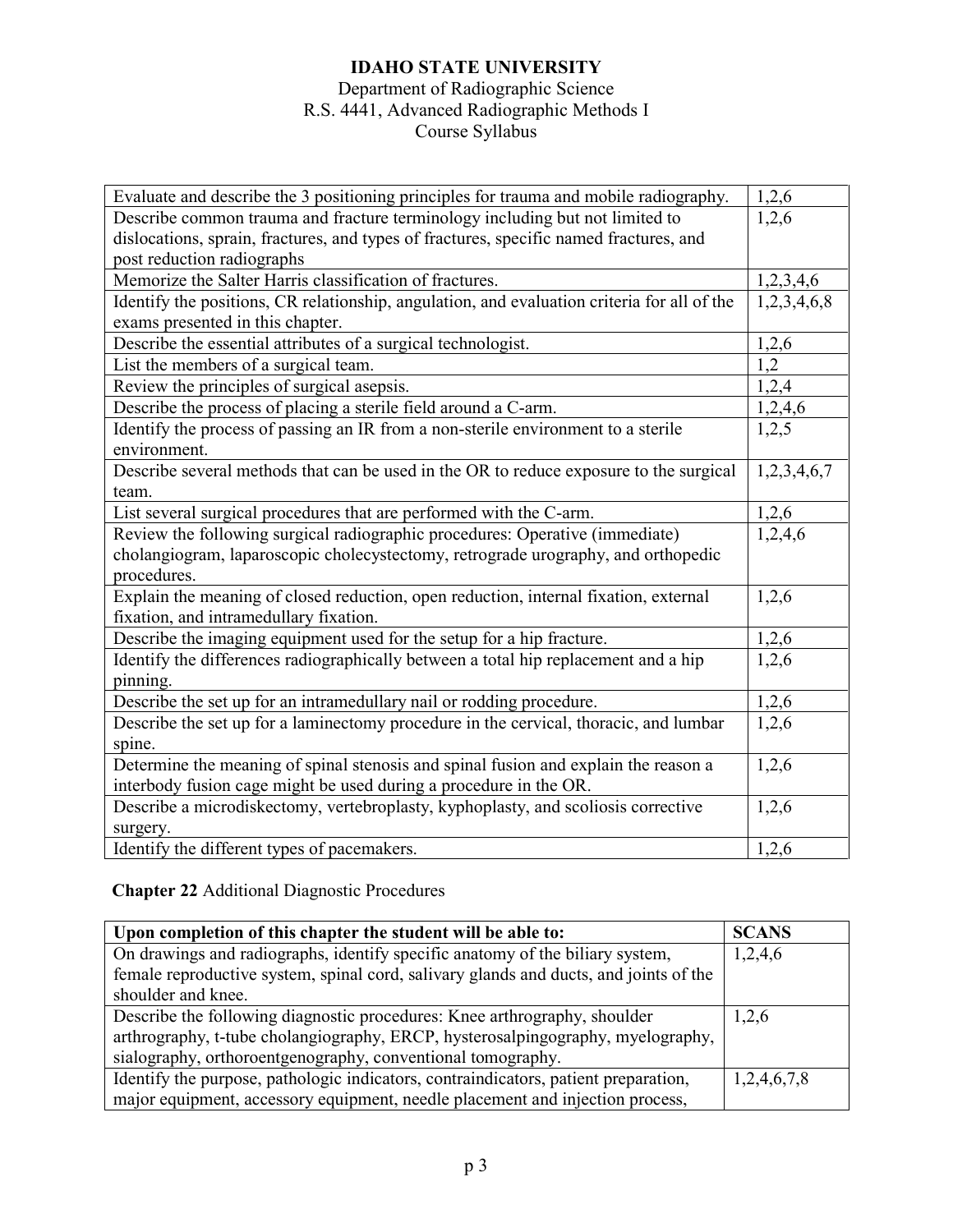| contrast media used, and fluoroscopic and/or overhead imaging used for all of the<br>procedures listed in this chapter. |  |
|-------------------------------------------------------------------------------------------------------------------------|--|
| Present a PowerPoint presentation to the class on one of the procedures presented in $\vert 1,2,3,4,5,6,7,8 \rangle$    |  |
| the chapter.                                                                                                            |  |

### **Academic Dishonesty Policy:**

Academic dishonesty (cheating, plagiarism, etc.) will not be tolerated in this class and may result in suspension or dismissal from this course and from the program. Cases will also be referred to the Dean of Students for possible dismissal from the university.

Cheating includes, but is not limited to, (1) use of any unauthorized assistance in taking quizzes, tests, or examinations; (2) dependence upon the aid of sources beyond those authorized by the instructor in writing papers, preparing reports, solving problems, or completing other assignments; or (3) the acquisition of tests or other academic materials belonging to the university faculty or staff without permission.

Plagiarism includes, but is not limited to, the use of, by paraphrase or direct quotation without correct recognition, the published or unpublished works of another person. The use of materials generated by agencies engaged in "selling" term papers is also plagiarism.

Many components RS 4441 are designed to be highly interactive. Students are encouraged to take full advantage of the many resources available including Internet sites, handouts and workbooks, other textbooks and journals, faculty, and peers. This interactive collegial learning environment is conducive for life-long learning.

*What does this mean:* I have allowed 'printed material' from the Web site to be available to the student. This can present problems if not used properly. Material from quizzes and tests should be used for your OWN study endeavors. Because the quizzes are open book, you should not obtain the answers from other students prior to taking the quizzes. This defeats the intended learning methodology. Also, DO NOT obtain material (quizzes and tests) from previous students who have taken this course. I will consider this cheating and could result in an automatic 'F' for the quiz and the course. You may print the quizzes at your discretion, but I DO NOT allow PRINTING of tests. Additionally tests cannot be reviewed after they have been taken except in my presence. Failure to follow these instructions will result in a failure of the course.

### *When students submit their efforts for grading, they are attesting that they have abided by these rules.*

#### **Classroom Procedure:**

1. **Attendance:** You are expected to attend class to get the most benefit. Your grade will suffer if you miss class without a doctor's not or legitimate excuse that is communicated to the instructor beforehand. Class attendance is worth 25% of the overall grade. Quizzes are worth 50% and you have to be present in class to receive credit for the in-class quizzes.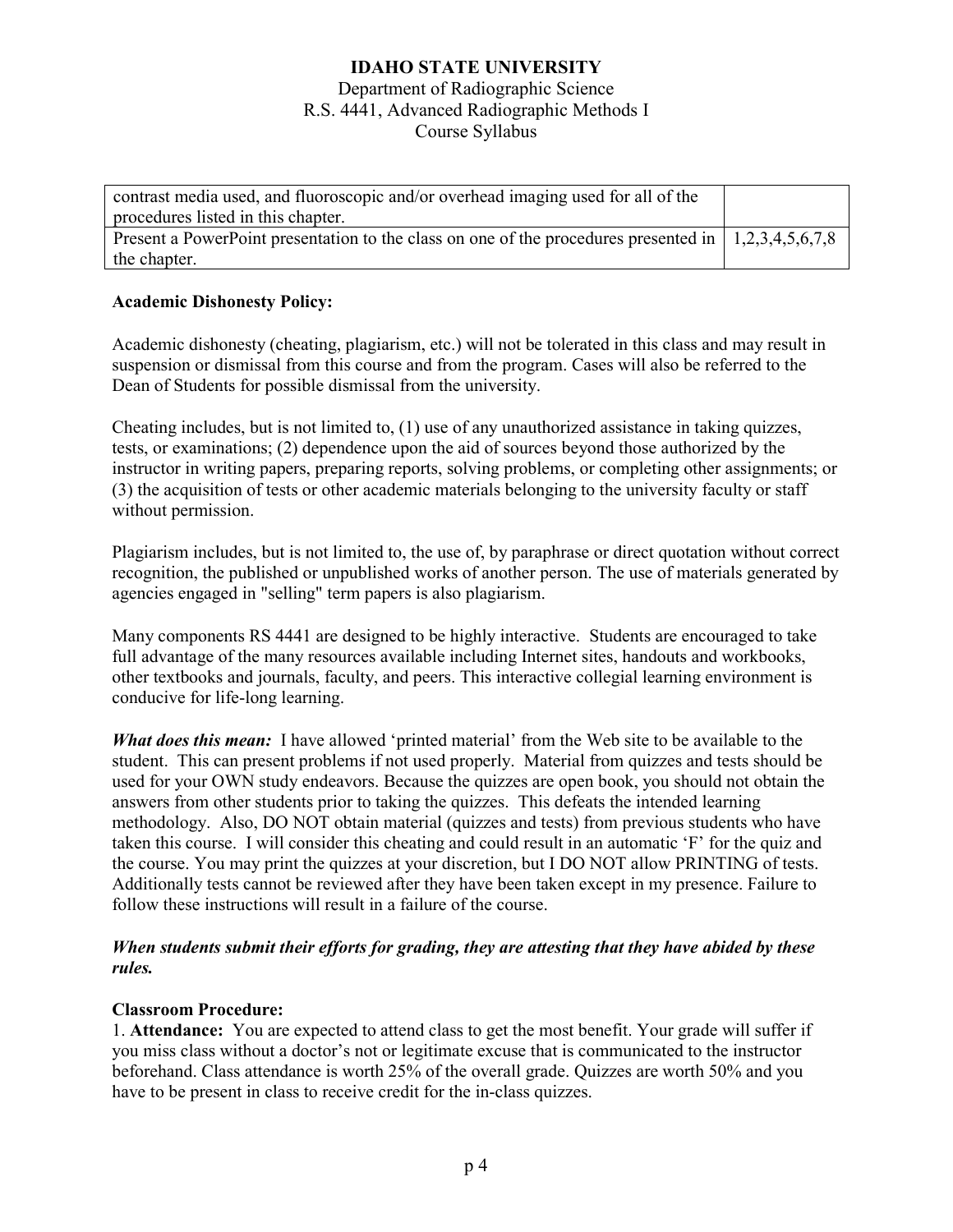You are expected to attend class via Zoom if you are quarantined due to Covid exposure.

2. **Quizzes:** This course will include assigned quizzes and in-class Kahoot reviews.

### 3. **Grading Procedure:**

| <b>Assessment Method</b>                                 | <b>Percentage Value</b> |
|----------------------------------------------------------|-------------------------|
| Complex fracture presentation                            | 25%                     |
| Class attendance and participation                       | 25%                     |
| <b>Quizzes, Assignments and PowerPoint Presentations</b> | 50%                     |

| This grading search the section. |       |           |       |
|----------------------------------|-------|-----------|-------|
| $+/-$ System                     |       |           |       |
| 93-100%                          |       | 73-76%    | C     |
| $90 - 92\%$                      | А-    | 70-72%    | $C$ - |
| 87-89%                           | $B+$  | 67-69%    | $D+$  |
| 83-86%                           |       | 63-66%    |       |
| 80-82%                           | В-    | 60-62%    | D-    |
| 77-79%                           | $C +$ | 59% Below | F     |

#### **This grading Scale will be used:**

*Note: A grade of C or better is required in this course in order to receive a degree from the Department of Radiographic Science.*

The minimum requirements to earn a passing grade are successful completion of all tests (70% minimum). Tests and Quizzes will be a combination of either written or computer based. Tests will be scheduled to be taken in a computer lab on campus. The lab in the nursing building on the ground floor is the lab I try to schedule for tests; however, the Turner Lab is close to our classroom, and is the one I will try to schedule if the nursing building lab is not available. It is the student's responsibility to know when and where tests are scheduled. Dates are posted in the Web Course Calendar and reminders will be given in class. Students are required to use a lab computer when testing.

3. **Computer Account:** All students are required to have an ISU student computer account. There is a fee required for this account. Obtain the account at the Computer Center, which is located in the basement of the College of Business Building or in the Rendezvous Lab.

4. **Make-up:** If you are unable to sit for an examination, you may request a make-up exam. There will be no makeup tests unless you have PREARRANGED this with me **PRIOR** to the test deadline. You must provide an acceptable excuse at my discretion. An acceptable excuse is defined **as very** sick (doctor's note); a death in the immediate family; or some **unforeseen** circumstance that would prohibit you from taking the exam. The key is to communicate with me directly via email, phone, or in person. Do not speak to another faculty member or the department secretary. I'm very easy to catch with email, but make sure your email is received by me prior to the test deadline. In the event